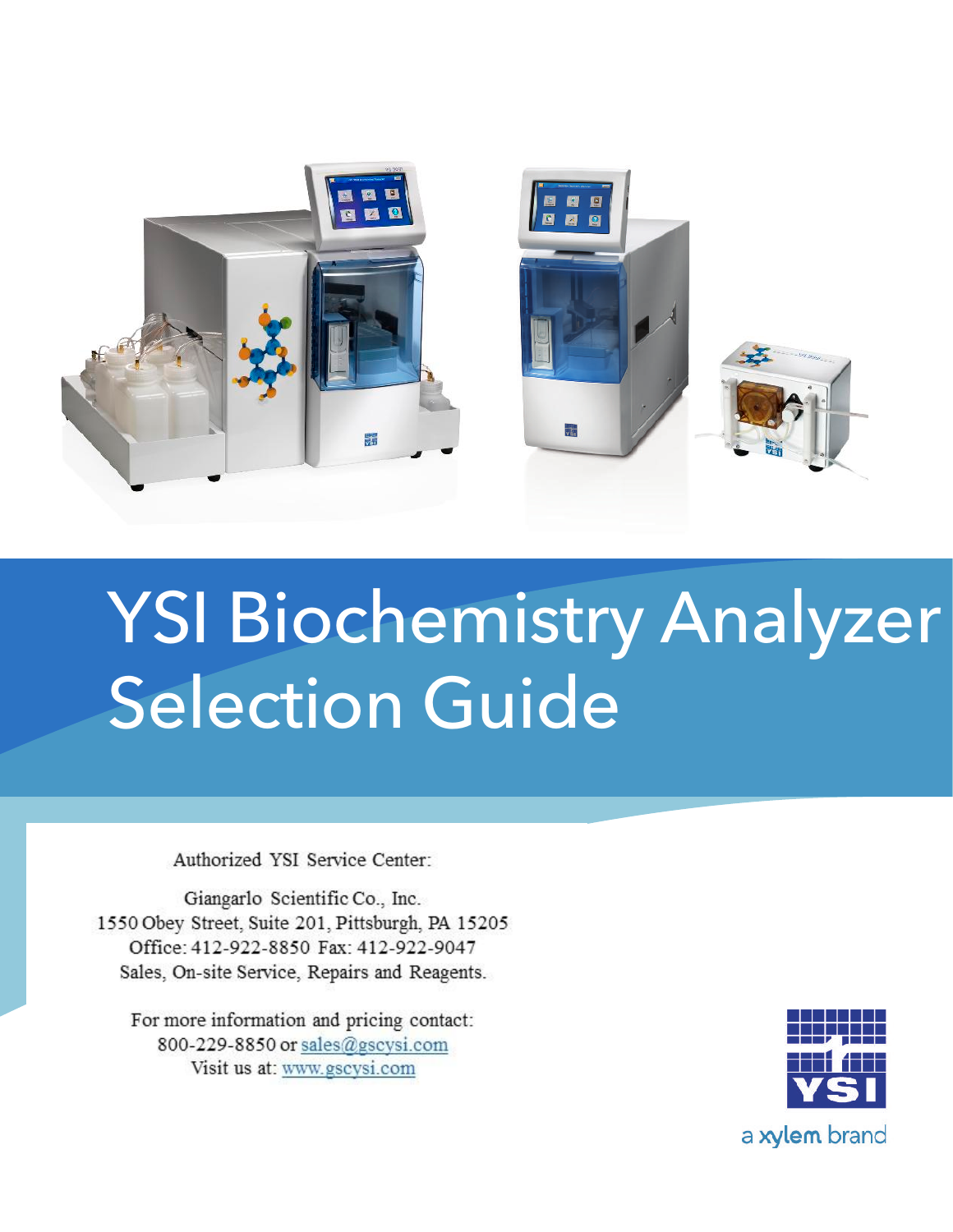# YSI Product Selection Guide

#### 1. Choose Chemistries

Use the Chemistry Compatibility Chart to select your chemistries. Keep in mind that some chemistries have mandatory partner chemistries and other chemistries must be run alone.

#### Mandatory partner chemistries:

 Xylose (must be run with Glucose) Sucrose (Glucose) Glutamine (Glutamate) Ammonium (Potassium)

#### Solitary chemistries (must be run alone on a module):

 Methanol Hydrogen Peroxide

#### 2. Select Instrument

Use the Instrument Selector Flow Chart to determine the number and type of modules you need. Then, use this information to select your instrument.

> 1 module: 2900D 2900M 2950D-0 2 modules: 2950D-1 2950D-4 3 modules: 2950D-2 2950D-3

#### 3. Add Accessories

Use the Accessories page to identify accessories like: Bottle Racks with Reagent Level Sensing Printer

- Sample racks
- Sample multi-well plates

#### 4. Select a Reagent Starter Kit

Typically includes:

Buffer

- Membrane
	- Standard for calibration
	- Standard for linearity
- Potassium ferrocyanide (FCN)
- NaCl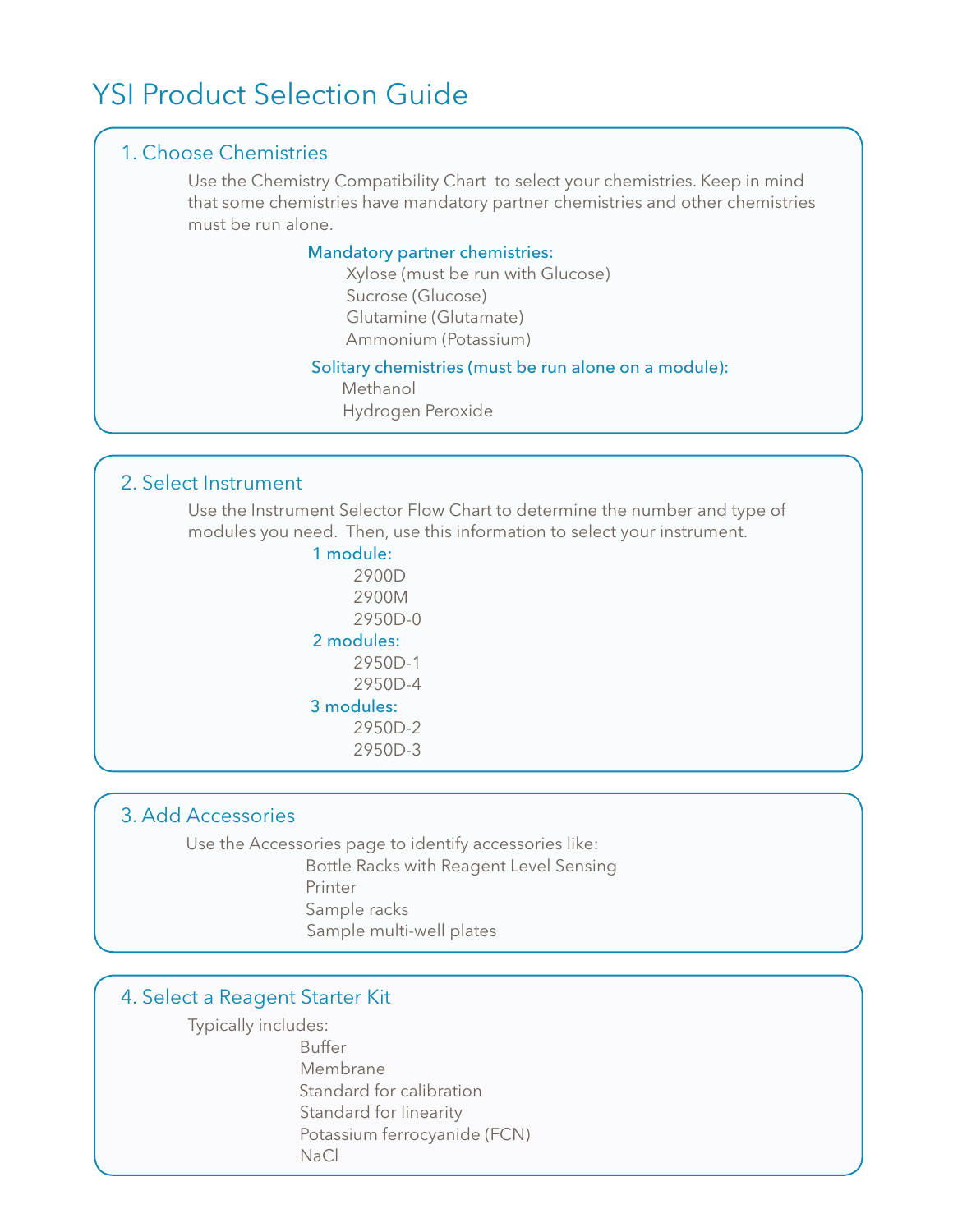# 1. Choose Chemistries

Each chemistry will run on a module containing 2 sensors. Chemistries may require different sensor types or buffers to run properly. Use the chart shown here to select compatible chemistry pairs for each module.



#### Chemistry Compatibility Chart

#### Can be Run Together:

| <b>First chemistry</b>                                | Compatible with:                                                                                                  |  |
|-------------------------------------------------------|-------------------------------------------------------------------------------------------------------------------|--|
| Choline                                               | Glucose<br>Glutamate<br>Lactate                                                                                   |  |
| Ethanol                                               | Glucose<br>Lactate                                                                                                |  |
| Ethanol HC                                            | Glucose                                                                                                           |  |
| Galactose                                             | Glucose                                                                                                           |  |
| Glucose                                               | Choline<br>Ethanol<br>Ethanol HC<br>Galactose<br>Glutamate<br>Glycerol<br>Lactate<br>Lactose<br>Sucrose<br>Xylose |  |
| Glutamate                                             | Choline<br>Glucose<br>Glutamine<br>Lactate                                                                        |  |
| Glycerol                                              | Glucose                                                                                                           |  |
| Choline<br>Ethanol<br>Lactate<br>Glucose<br>Glutamate |                                                                                                                   |  |
| Lactose                                               | Glucose                                                                                                           |  |

#### Must be Run Together:

| <b>First chemistry</b> | Must be run with: |  |
|------------------------|-------------------|--|
| Ammonium               | Potassium         |  |
| Glutamine              | Glutamate         |  |
| Sucrose                | Glucose           |  |
| Xylose                 | Glucose           |  |

#### Must be Run Alone:

| <b>First chemistry</b> | Second chemistry: |
|------------------------|-------------------|
| Methanol               | None              |
| Hydrogen peroxide      | None              |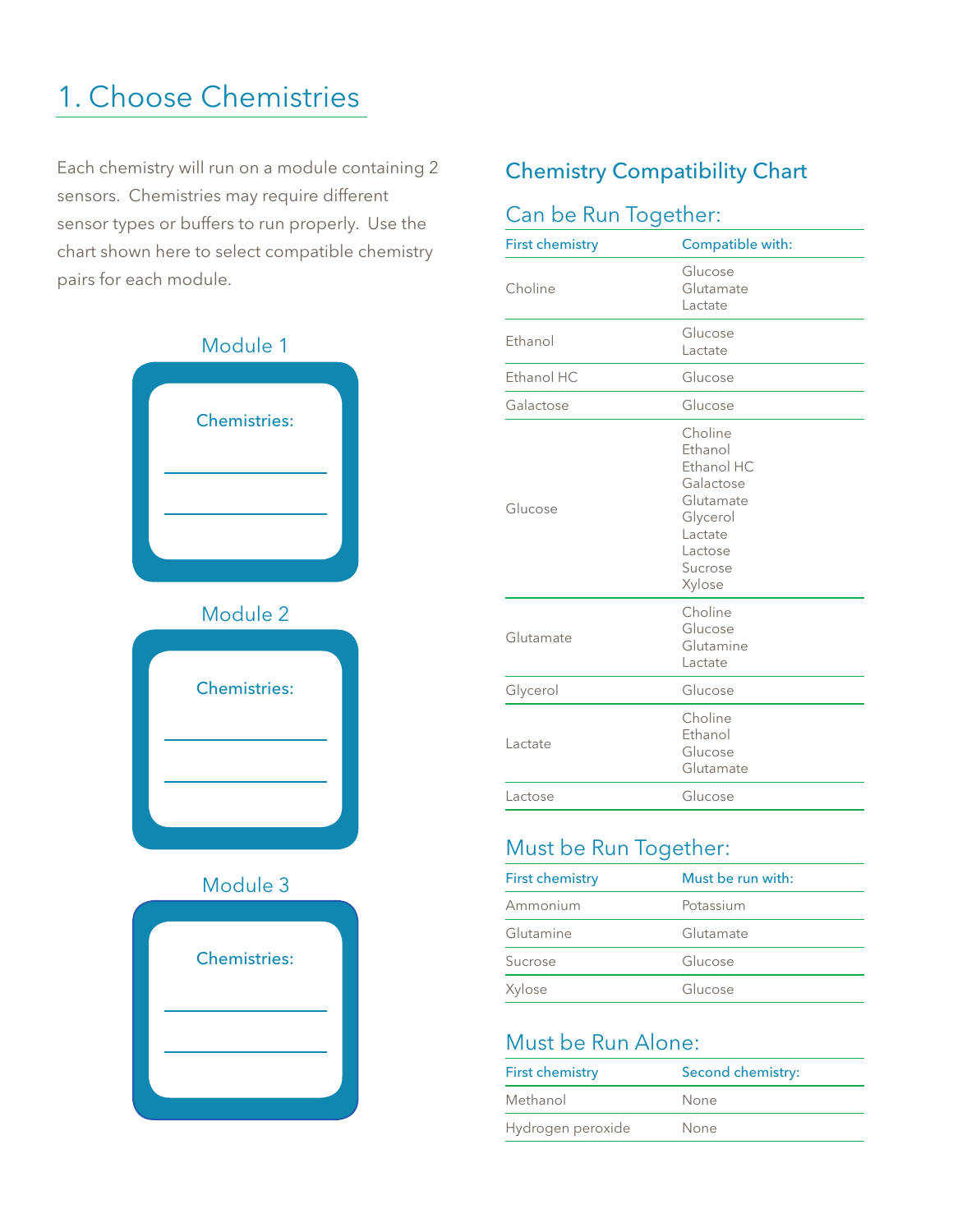# 2. Select Instrument

Use the flowcharts on these 2 pages to determine the instrument model you should order.

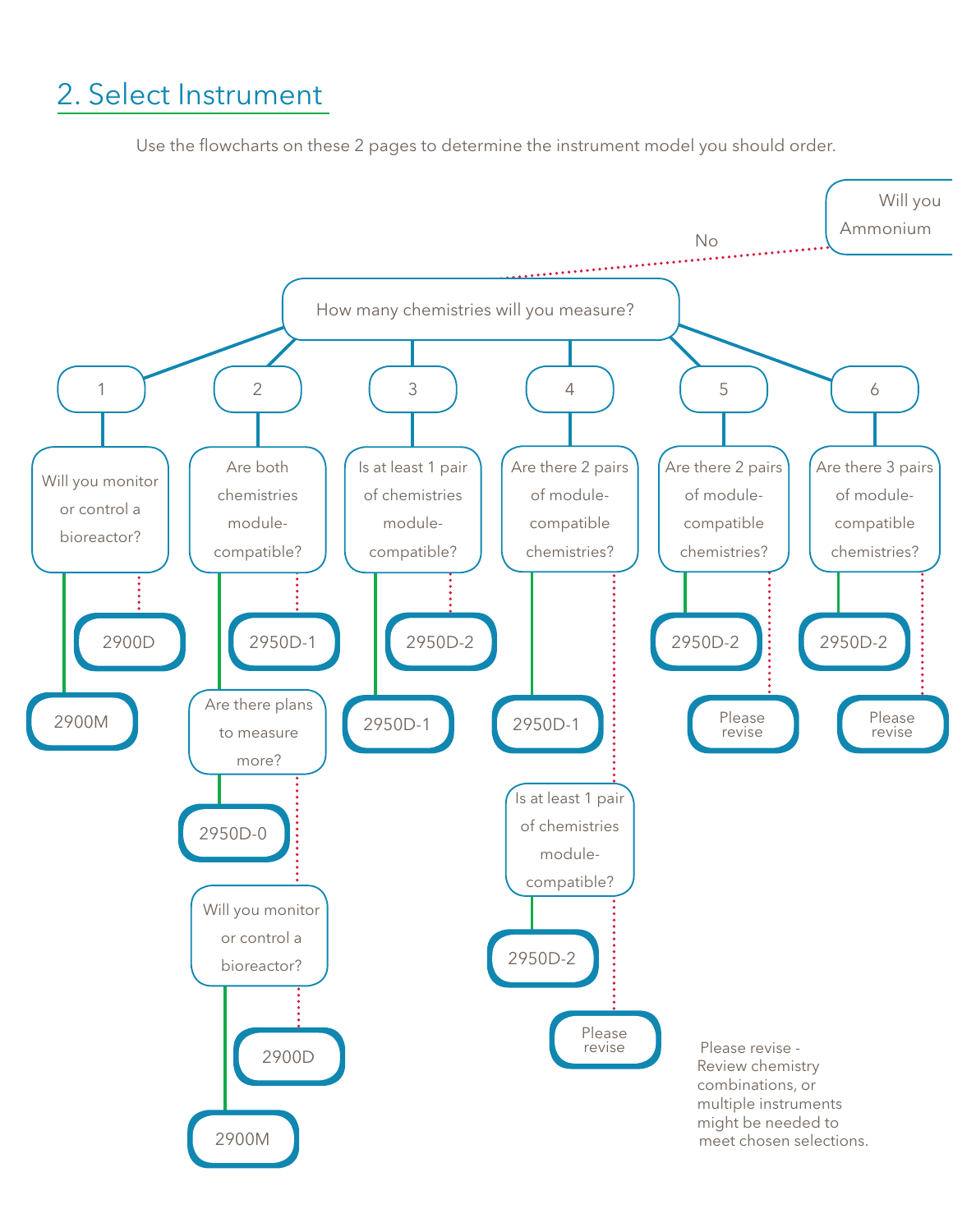

Please revise - Review chemistry combinations, or multiple instruments might be needed to meet chosen selections.

| Model                            | <b>Description</b>                              | Model   | <b>Description</b>               |
|----------------------------------|-------------------------------------------------|---------|----------------------------------|
| 2900D                            | Biochemistry Analyzer with One BIOSENSOR Module | 2950D-2 | Three BIOSENSOR Modules          |
| 2900M<br><b>BIOSENSOR Module</b> | Online Monitoring and Control System with One   | 2950D-3 | Two BIOSENSOR and One ISE Module |
|                                  |                                                 | 2950D-4 | One BIOSENSOR and One ISE Module |
| $2950D-0$                        | One BIOSENSOR Module                            |         |                                  |
| 2950D-1                          | Two BIOSENSOR Modules                           |         |                                  |
|                                  |                                                 |         |                                  |

#### Instrument Selection Summary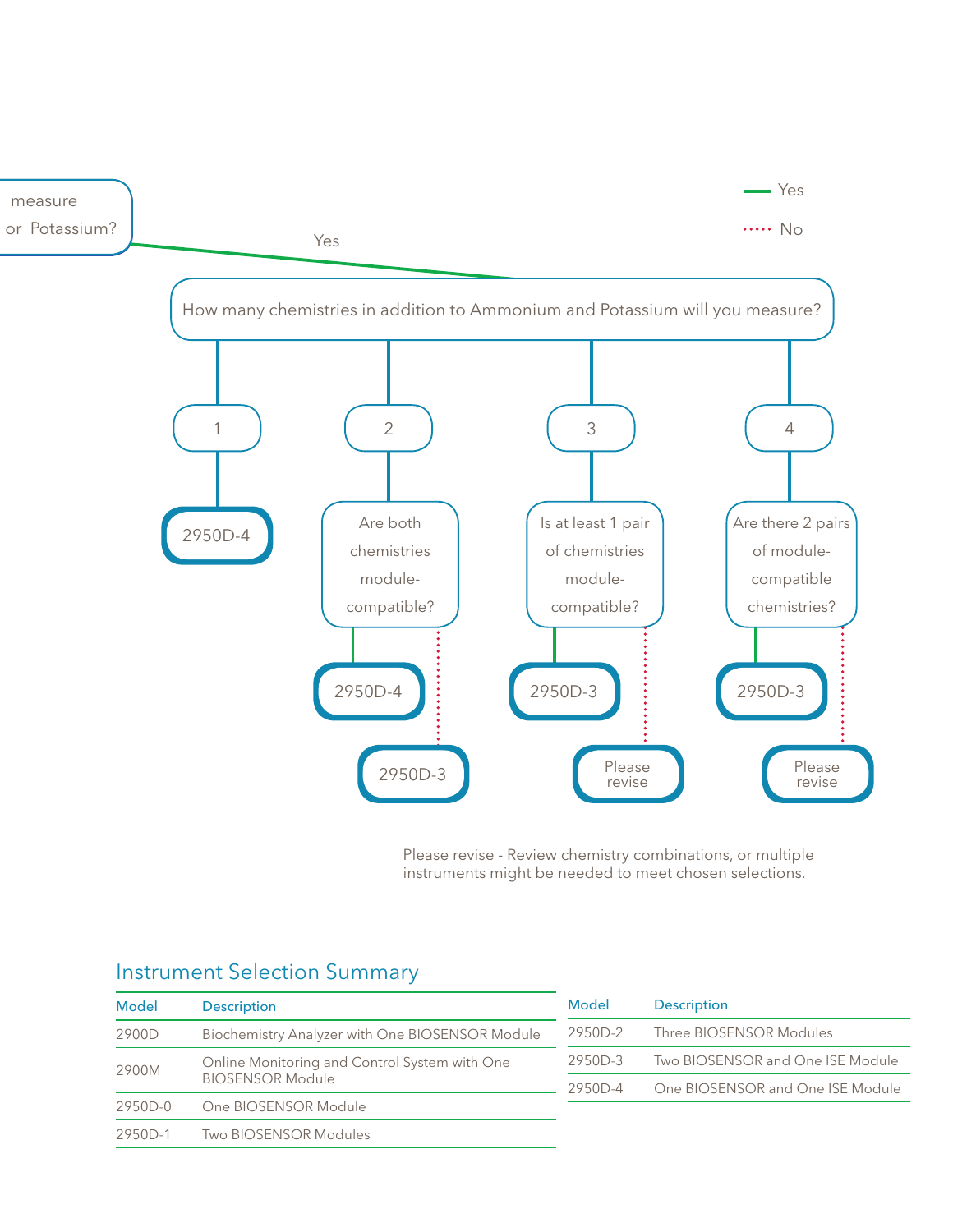# 3. Add Accessories



P96: 96 well plate, flat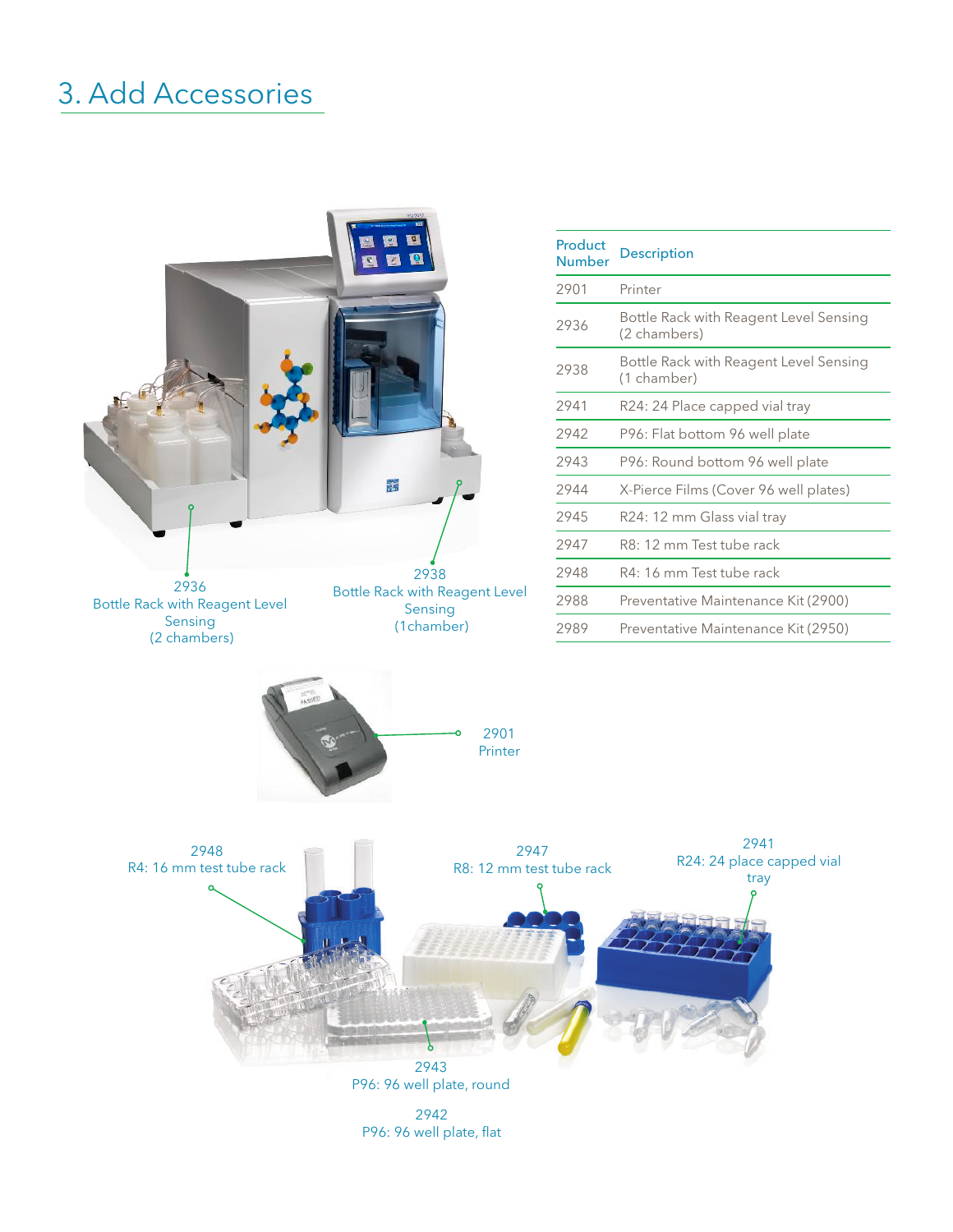# 4. Select a Starter Kit

#### One Chemistry

| <b>Item</b><br>Number | <b>Description</b>            |
|-----------------------|-------------------------------|
| 2810                  | Choline Starter Kit           |
| 2811                  | Ethanol Starter Kit           |
| 2812                  | Ethanol HC Starter Kit        |
| $2813*$               | Galactose Starter Kit         |
| 2814                  | Glucose Starter Kit           |
| 2815                  | Glutamate Starter Kit         |
| 2816                  | Glycerol Starter Kit          |
| 2817*                 | Hydrogen Peroxide Starter Kit |
| 2818                  | Lactate Starter Kit           |
| 2819                  | Lactose Starter Kit           |
| 2820                  | Methanol Starter Kit          |
|                       |                               |

### Three + Chemistries

| <b>Item</b><br><b>Number</b> | <b>Description</b>                                                     |
|------------------------------|------------------------------------------------------------------------|
| 2837                         | Glucose/Lactate/Ethanol Starter Kit                                    |
| 2838                         | Glucose/Lactate/Ammonium/Potassium<br>Starter Kit                      |
| 2839                         | Glucose/Lactate/Glutamine/Glutamate<br>Starter Kit                     |
| 2840                         | Glucose/Lactate/Ethanol/Ammonium/<br>Potassium Starter Kit             |
| 2841                         | Glucose/Lactate/Glutamine/Glutamate/<br>Ammonium/Potassium Starter Kit |

### Two Chemistries

| <b>Item</b><br>Number | <b>Description</b>              |
|-----------------------|---------------------------------|
| 2821                  | Ammonium/Potassium Starter Kit  |
| 2822                  | Glucose/Choline Starter Kit     |
| 2823                  | Glucose/Ethanol Starter Kit     |
| 2824                  | Glucose/Ethanol HC Starter Kit  |
| 2825*                 | Glucose/Galactose Starter Kit   |
| 2826                  | Glucose/Glutamate Starter Kit   |
| 2827                  | Glucose/Glycerol Starter Kit    |
| 2828                  | Glucose/Lactate Starter Kit     |
| 2829                  | Glucose/Lactose Starter Kit     |
| 2830                  | Glucose/Sucrose Starter Kit     |
| 2831                  | Glucose/Xylose Starter Kit      |
| 2832                  | Lactate/Choline Starter Kit     |
| 2833                  | Lactate/Ethanol Starter Kit     |
| 2834                  | Lactate/Glutamate Starter Kit   |
| 2835                  | Glutamine/Glutamate Starter Kit |
| 2836                  | Glutamate/Choline Starter Kit   |

\* Galactose standards and Hydrogen Peroxide standards are not provided by YSI.